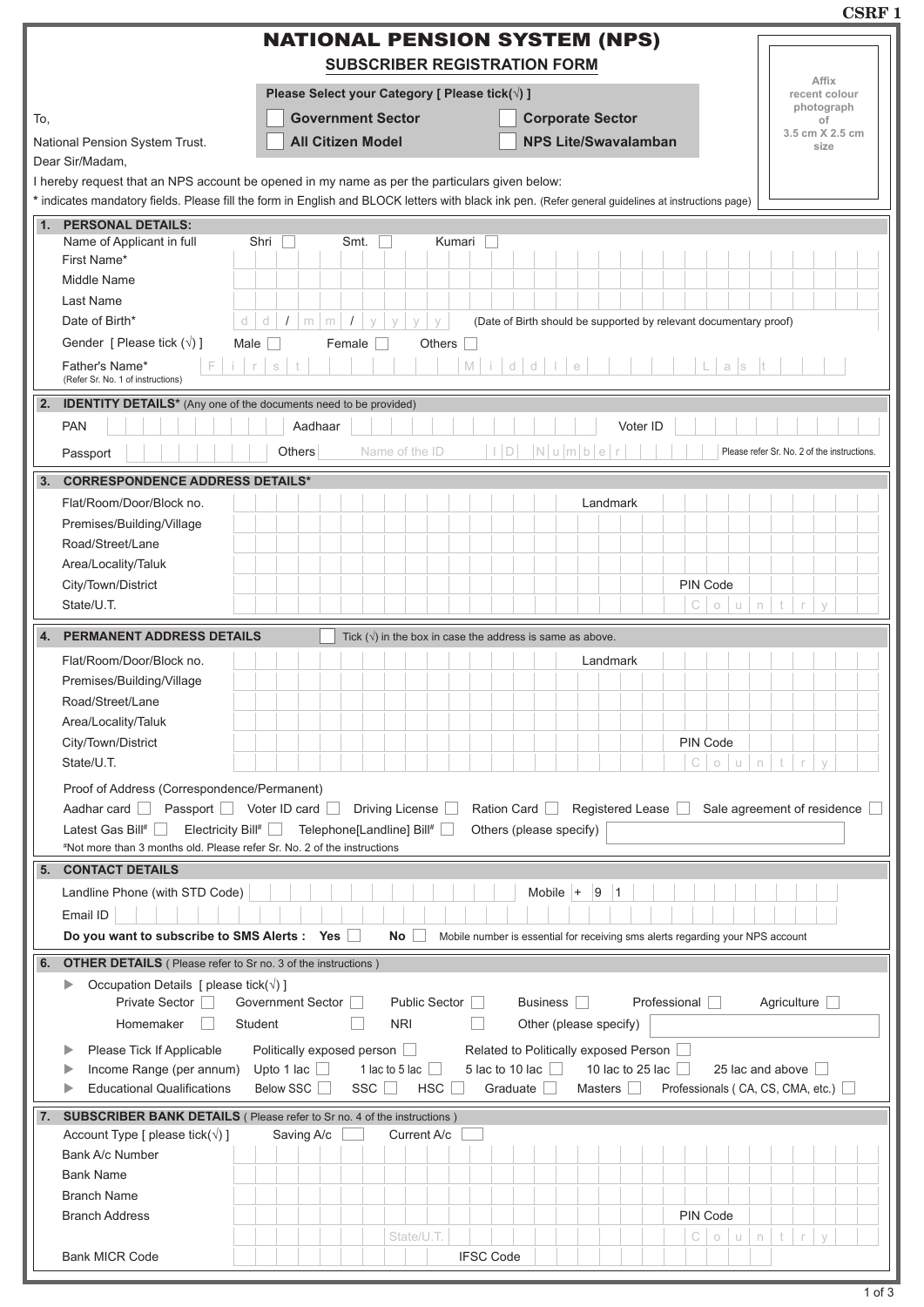**CSRF 1**

| <b>SUBSCRIBERS NOMINATION DETAILS*</b> (Please refer to Sr. No. 5 of the instructions)<br>8.<br>Name of the Nominee (You can nominate up to a maximum of 3 nominees and if you desire so please fill in Annexure III (Additional Nomination Form) provided separately)<br>Middlle<br>Nominee Name<br>a s<br>S<br>Relationship with the Nominee<br>Date of Birth (In case of Minor)<br>d<br>d<br>m<br>m<br>Nominee's Guardian Details (in case of a minor)<br>Nominee's Guardian $ F $ i $ r s $<br>$M$ idd $1$<br>$\ominus$<br>a s<br>9.<br><b>NPS OPTION DETAILS</b> (Please tick $(\sqrt{})$ ) as applicable)<br>I would like to subscribe for Tier II Account also YES  <br>$NO$    <br>If yes, please submit details in Annexure I. (Tier II account is not available for NPS Lite/<br>Swavalamban subscribers).<br>I would like my PRAN to be printed in Hindi<br>YES    <br>$NO$ $\Box$<br>If Yes, please submit details on Annexure II<br>10. PENSION FUND (PF) SELECTION AND INVESTMENT OPTION*<br>(i) PENSION FUND SELECTION (Tier I): The names of the all PFs are mentioned in the instructions page and are available to the all sector<br>subscribers with following conditions: |                                                                                                                                                                                                                            |  |  |  |  |  |  |  |  |  |  |
|-----------------------------------------------------------------------------------------------------------------------------------------------------------------------------------------------------------------------------------------------------------------------------------------------------------------------------------------------------------------------------------------------------------------------------------------------------------------------------------------------------------------------------------------------------------------------------------------------------------------------------------------------------------------------------------------------------------------------------------------------------------------------------------------------------------------------------------------------------------------------------------------------------------------------------------------------------------------------------------------------------------------------------------------------------------------------------------------------------------------------------------------------------------------------------------------------|----------------------------------------------------------------------------------------------------------------------------------------------------------------------------------------------------------------------------|--|--|--|--|--|--|--|--|--|--|
|                                                                                                                                                                                                                                                                                                                                                                                                                                                                                                                                                                                                                                                                                                                                                                                                                                                                                                                                                                                                                                                                                                                                                                                               |                                                                                                                                                                                                                            |  |  |  |  |  |  |  |  |  |  |
|                                                                                                                                                                                                                                                                                                                                                                                                                                                                                                                                                                                                                                                                                                                                                                                                                                                                                                                                                                                                                                                                                                                                                                                               |                                                                                                                                                                                                                            |  |  |  |  |  |  |  |  |  |  |
|                                                                                                                                                                                                                                                                                                                                                                                                                                                                                                                                                                                                                                                                                                                                                                                                                                                                                                                                                                                                                                                                                                                                                                                               |                                                                                                                                                                                                                            |  |  |  |  |  |  |  |  |  |  |
|                                                                                                                                                                                                                                                                                                                                                                                                                                                                                                                                                                                                                                                                                                                                                                                                                                                                                                                                                                                                                                                                                                                                                                                               |                                                                                                                                                                                                                            |  |  |  |  |  |  |  |  |  |  |
|                                                                                                                                                                                                                                                                                                                                                                                                                                                                                                                                                                                                                                                                                                                                                                                                                                                                                                                                                                                                                                                                                                                                                                                               |                                                                                                                                                                                                                            |  |  |  |  |  |  |  |  |  |  |
|                                                                                                                                                                                                                                                                                                                                                                                                                                                                                                                                                                                                                                                                                                                                                                                                                                                                                                                                                                                                                                                                                                                                                                                               |                                                                                                                                                                                                                            |  |  |  |  |  |  |  |  |  |  |
|                                                                                                                                                                                                                                                                                                                                                                                                                                                                                                                                                                                                                                                                                                                                                                                                                                                                                                                                                                                                                                                                                                                                                                                               |                                                                                                                                                                                                                            |  |  |  |  |  |  |  |  |  |  |
|                                                                                                                                                                                                                                                                                                                                                                                                                                                                                                                                                                                                                                                                                                                                                                                                                                                                                                                                                                                                                                                                                                                                                                                               |                                                                                                                                                                                                                            |  |  |  |  |  |  |  |  |  |  |
|                                                                                                                                                                                                                                                                                                                                                                                                                                                                                                                                                                                                                                                                                                                                                                                                                                                                                                                                                                                                                                                                                                                                                                                               |                                                                                                                                                                                                                            |  |  |  |  |  |  |  |  |  |  |
|                                                                                                                                                                                                                                                                                                                                                                                                                                                                                                                                                                                                                                                                                                                                                                                                                                                                                                                                                                                                                                                                                                                                                                                               |                                                                                                                                                                                                                            |  |  |  |  |  |  |  |  |  |  |
|                                                                                                                                                                                                                                                                                                                                                                                                                                                                                                                                                                                                                                                                                                                                                                                                                                                                                                                                                                                                                                                                                                                                                                                               |                                                                                                                                                                                                                            |  |  |  |  |  |  |  |  |  |  |
|                                                                                                                                                                                                                                                                                                                                                                                                                                                                                                                                                                                                                                                                                                                                                                                                                                                                                                                                                                                                                                                                                                                                                                                               |                                                                                                                                                                                                                            |  |  |  |  |  |  |  |  |  |  |
| (i) Government Sector: For Government Subscribers, the following PFs act as default PFs as per the guidelines issued by the Government:<br>(a) LIC Pension Fund Limited (b) SBI Pension Funds Pvt. Limited (c) UTI Retirement Solutions Ltd.<br>(ii) NPS Lite/Swavalamban: NPS Lite Swavalamban is a group choice model where subscriber has a choice of PF and investment option as available with Aggregator.<br>(iii) All Citizen Model: Subscribers under All Citizen model has the option to choose the available PFs as per their choice in the table below.<br>(iv) Corporate Model: Subscribers shall have the option to choose the available PFs as per the below table in consultation with their respective Employer.                                                                                                                                                                                                                                                                                                                                                                                                                                                              |                                                                                                                                                                                                                            |  |  |  |  |  |  |  |  |  |  |
| Please Tick $(\sqrt{})$<br>Name of the Pension Fund<br><b>Availability of the Pension Funds</b>                                                                                                                                                                                                                                                                                                                                                                                                                                                                                                                                                                                                                                                                                                                                                                                                                                                                                                                                                                                                                                                                                               |                                                                                                                                                                                                                            |  |  |  |  |  |  |  |  |  |  |
| <b>LIC Pension Fund Limited</b>                                                                                                                                                                                                                                                                                                                                                                                                                                                                                                                                                                                                                                                                                                                                                                                                                                                                                                                                                                                                                                                                                                                                                               |                                                                                                                                                                                                                            |  |  |  |  |  |  |  |  |  |  |
| <b>Available to</b><br>SBI Pension Funds Private Limited<br><b>Government</b>                                                                                                                                                                                                                                                                                                                                                                                                                                                                                                                                                                                                                                                                                                                                                                                                                                                                                                                                                                                                                                                                                                                 |                                                                                                                                                                                                                            |  |  |  |  |  |  |  |  |  |  |
| <b>Sector</b><br>UTI Retirement Solutions Limited                                                                                                                                                                                                                                                                                                                                                                                                                                                                                                                                                                                                                                                                                                                                                                                                                                                                                                                                                                                                                                                                                                                                             |                                                                                                                                                                                                                            |  |  |  |  |  |  |  |  |  |  |
| <b>Available to</b><br><b>Available to All</b><br><b>NPS Lite/</b><br><b>ICICI Prudential Pension Funds Management Company Limited</b>                                                                                                                                                                                                                                                                                                                                                                                                                                                                                                                                                                                                                                                                                                                                                                                                                                                                                                                                                                                                                                                        | <b>Available to</b><br>Corporate                                                                                                                                                                                           |  |  |  |  |  |  |  |  |  |  |
| Citizen Model*<br>Swavalamban<br>Kotak Mahindra Pension Fund Limited                                                                                                                                                                                                                                                                                                                                                                                                                                                                                                                                                                                                                                                                                                                                                                                                                                                                                                                                                                                                                                                                                                                          | Model*                                                                                                                                                                                                                     |  |  |  |  |  |  |  |  |  |  |
| Reliance Capital Pension Fund Limited                                                                                                                                                                                                                                                                                                                                                                                                                                                                                                                                                                                                                                                                                                                                                                                                                                                                                                                                                                                                                                                                                                                                                         |                                                                                                                                                                                                                            |  |  |  |  |  |  |  |  |  |  |
| HDFC Pension Management Company Limited                                                                                                                                                                                                                                                                                                                                                                                                                                                                                                                                                                                                                                                                                                                                                                                                                                                                                                                                                                                                                                                                                                                                                       |                                                                                                                                                                                                                            |  |  |  |  |  |  |  |  |  |  |
| * Selection of Pension Fund is mandatory both in Active and Auto Choice. In case, you do not indicate a choice of PF, please note that it is deemed that you have consented                                                                                                                                                                                                                                                                                                                                                                                                                                                                                                                                                                                                                                                                                                                                                                                                                                                                                                                                                                                                                   |                                                                                                                                                                                                                            |  |  |  |  |  |  |  |  |  |  |
| (iii) ASSET ALLOCATION (to be filled up only in case you have selected the 'Active Choice' investment option)<br>Ε<br>С<br>G<br><b>Asset Class</b><br>Total                                                                                                                                                                                                                                                                                                                                                                                                                                                                                                                                                                                                                                                                                                                                                                                                                                                                                                                                                                                                                                   | 2. In case you have opted for Auto Choice, DO NOT fill up section below relating to Asset Allocation. In case you do, the Asset Allocation instructions will be ignored<br>and investment will be made as per Auto Choice. |  |  |  |  |  |  |  |  |  |  |
| Note:- The total allocation across E, C and G asset classes must be equal to<br>(Cannot exceed 50%)<br>100%. In case, the allocation is left blank and/or does not equal 100%, the<br>application shall be rejected.<br>$\%$                                                                                                                                                                                                                                                                                                                                                                                                                                                                                                                                                                                                                                                                                                                                                                                                                                                                                                                                                                  |                                                                                                                                                                                                                            |  |  |  |  |  |  |  |  |  |  |
|                                                                                                                                                                                                                                                                                                                                                                                                                                                                                                                                                                                                                                                                                                                                                                                                                                                                                                                                                                                                                                                                                                                                                                                               |                                                                                                                                                                                                                            |  |  |  |  |  |  |  |  |  |  |
| 11. DECLARATION BY SUBSCRIBER <sup>*</sup> (Please refer to Sr no. 6 of the instructions)<br>Declaration & Authorization by all subscribers                                                                                                                                                                                                                                                                                                                                                                                                                                                                                                                                                                                                                                                                                                                                                                                                                                                                                                                                                                                                                                                   |                                                                                                                                                                                                                            |  |  |  |  |  |  |  |  |  |  |
| I have read and understood the terms and conditions of the National Pension System and hereby agree to the same and declare that the information and documents furnished<br>by me are true and correct, to the best of my knowledge and belief. I undertake to inform immediately the Central Record Keeping Agency/National Pension System Trust,                                                                                                                                                                                                                                                                                                                                                                                                                                                                                                                                                                                                                                                                                                                                                                                                                                            |                                                                                                                                                                                                                            |  |  |  |  |  |  |  |  |  |  |
| of any change in the above information furnished by me. I do not hold any pre-existing account under NPS. I understand that I shall be fully liable for submission of any false<br>or incorrect information or documents.<br>I further agree to be bound by the terms and conditions of provision of services by CRA, from time to time and any amendment thereof as approved by PFRDA, whether<br>complete or partial without any new declaration being furnished by me. I shall be bound by the terms and conditions for the usage of I-pin (to access CRA/NPSCAN and view<br>details) & T-pin on the CRA website.<br>Additional declaration by Swavalamban subscriber<br>I have read/explained to me and understood the Swavalamban guidelines and I meet the prescribed eligibility criteria for assistance under the scheme. I also undertake to<br>adhere to the prescribed contribution limit of minimum Rs. 1000/- and maximum of Rs. 12000/-, failing which the Central Government contribution credited to my account                                                                                                                                                               |                                                                                                                                                                                                                            |  |  |  |  |  |  |  |  |  |  |
| may be forfeited along with such interest rates as may be prescribed.<br>Declaration under the Prevention of Money Laundering Act, 2002<br>I hereby declare that the contribution paid by me/on my behalf has been derived from legally declared and assessed sources of income. I understand that NPS Trust has the<br>right to peruse my financial profile or share the information, with other government authorities. I further agree that NPS Trust has the right to close my PRAN in case I am<br>found violating the provisions of any law relating to prevention of money laundering.                                                                                                                                                                                                                                                                                                                                                                                                                                                                                                                                                                                                 |                                                                                                                                                                                                                            |  |  |  |  |  |  |  |  |  |  |
| d d $I$ m m $I$ y y y y<br>Date                                                                                                                                                                                                                                                                                                                                                                                                                                                                                                                                                                                                                                                                                                                                                                                                                                                                                                                                                                                                                                                                                                                                                               |                                                                                                                                                                                                                            |  |  |  |  |  |  |  |  |  |  |
| Place:                                                                                                                                                                                                                                                                                                                                                                                                                                                                                                                                                                                                                                                                                                                                                                                                                                                                                                                                                                                                                                                                                                                                                                                        |                                                                                                                                                                                                                            |  |  |  |  |  |  |  |  |  |  |
| Signature/Thumb Impression* of Subscriber in black ink<br>(* LTI in case of male and RTI in case of female)                                                                                                                                                                                                                                                                                                                                                                                                                                                                                                                                                                                                                                                                                                                                                                                                                                                                                                                                                                                                                                                                                   |                                                                                                                                                                                                                            |  |  |  |  |  |  |  |  |  |  |
|                                                                                                                                                                                                                                                                                                                                                                                                                                                                                                                                                                                                                                                                                                                                                                                                                                                                                                                                                                                                                                                                                                                                                                                               |                                                                                                                                                                                                                            |  |  |  |  |  |  |  |  |  |  |
| <b>ACKNOWLEDGEMENT</b>                                                                                                                                                                                                                                                                                                                                                                                                                                                                                                                                                                                                                                                                                                                                                                                                                                                                                                                                                                                                                                                                                                                                                                        |                                                                                                                                                                                                                            |  |  |  |  |  |  |  |  |  |  |
| Name of the Subscriber:                                                                                                                                                                                                                                                                                                                                                                                                                                                                                                                                                                                                                                                                                                                                                                                                                                                                                                                                                                                                                                                                                                                                                                       |                                                                                                                                                                                                                            |  |  |  |  |  |  |  |  |  |  |
| ₹<br><b>Contribution Amount Remitted:</b>                                                                                                                                                                                                                                                                                                                                                                                                                                                                                                                                                                                                                                                                                                                                                                                                                                                                                                                                                                                                                                                                                                                                                     |                                                                                                                                                                                                                            |  |  |  |  |  |  |  |  |  |  |
| Date of Receipt of Application and Contribution Amount:<br>d<br>d<br>y<br>$m \mid m$<br>$\sqrt{2}$<br>V<br>$\prime$<br>$\vee$                                                                                                                                                                                                                                                                                                                                                                                                                                                                                                                                                                                                                                                                                                                                                                                                                                                                                                                                                                                                                                                                 |                                                                                                                                                                                                                            |  |  |  |  |  |  |  |  |  |  |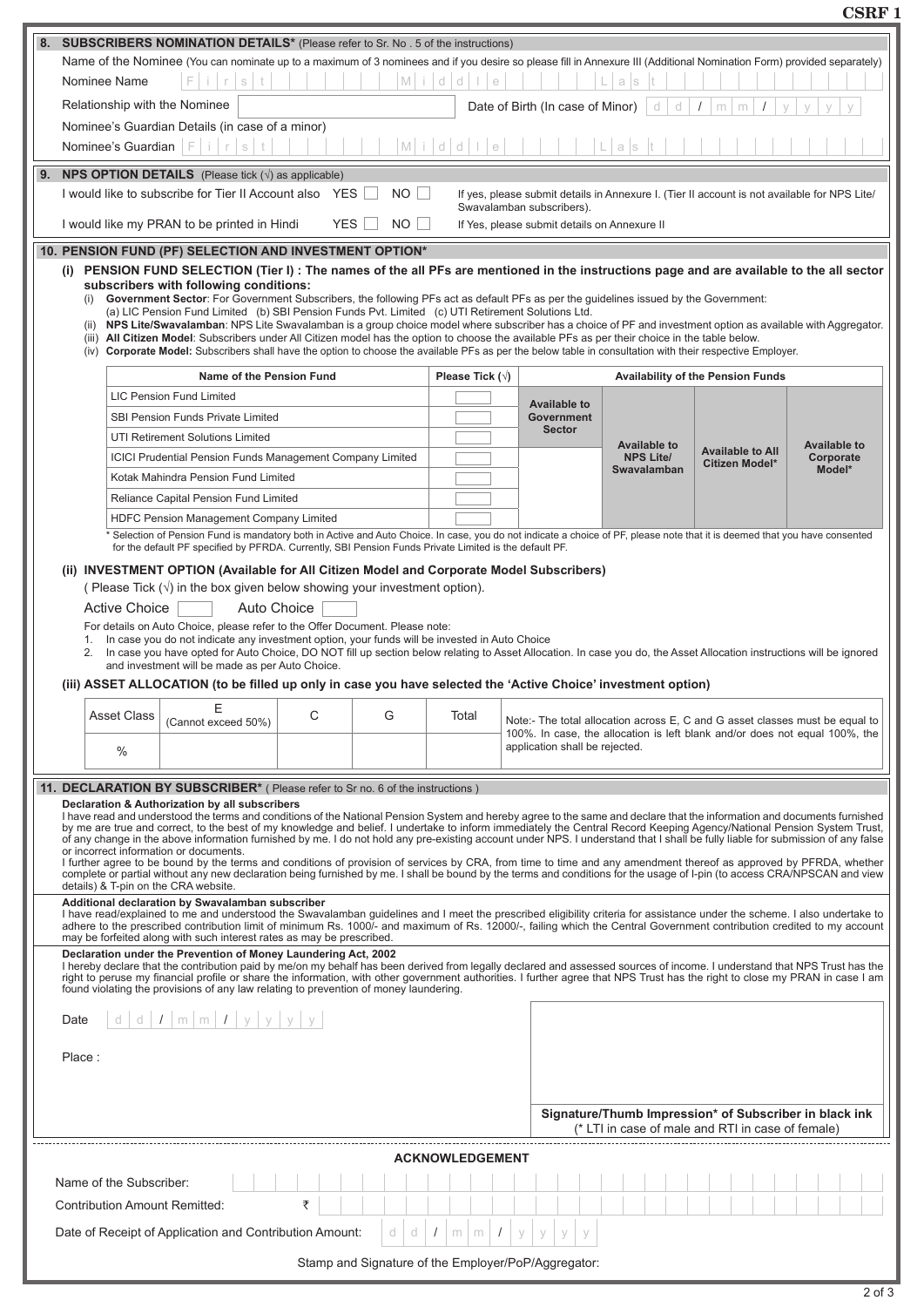**CSRF 1**

| 12. DECLARATION BY EMPLOYER/POP/AGGREGATOR                                                                                                              |                                                                                                                                                                                                                                            |  |  |  |  |  |  |  |
|---------------------------------------------------------------------------------------------------------------------------------------------------------|--------------------------------------------------------------------------------------------------------------------------------------------------------------------------------------------------------------------------------------------|--|--|--|--|--|--|--|
| <b>Applicable to Government Subscribers only</b><br>(Subscribers Employment Details to be filled and attested by the Deptt. (All Details are Mandatory) |                                                                                                                                                                                                                                            |  |  |  |  |  |  |  |
| Date of Joining<br>d<br>d<br>$\sqrt{ }$<br>$m \mid m \mid I$<br>V<br>V<br>V<br>V                                                                        | Date of Retirement<br>d<br>d<br>$I \mid m \mid m \mid I \mid y \mid y \mid y \mid y$                                                                                                                                                       |  |  |  |  |  |  |  |
| Employee Code/ID                                                                                                                                        |                                                                                                                                                                                                                                            |  |  |  |  |  |  |  |
| Group B<br>Group A<br>Group of Employee (Tick as applicable)                                                                                            | Group C<br>Group D                                                                                                                                                                                                                         |  |  |  |  |  |  |  |
| Office                                                                                                                                                  |                                                                                                                                                                                                                                            |  |  |  |  |  |  |  |
|                                                                                                                                                         |                                                                                                                                                                                                                                            |  |  |  |  |  |  |  |
| Department                                                                                                                                              |                                                                                                                                                                                                                                            |  |  |  |  |  |  |  |
| Ministry                                                                                                                                                |                                                                                                                                                                                                                                            |  |  |  |  |  |  |  |
| <b>DDO Registration Number</b>                                                                                                                          |                                                                                                                                                                                                                                            |  |  |  |  |  |  |  |
| DTO/PAO/CDDO/DTA/PrAO Registration Number                                                                                                               | <b>Basic Pay</b>                                                                                                                                                                                                                           |  |  |  |  |  |  |  |
| Pay Scale                                                                                                                                               |                                                                                                                                                                                                                                            |  |  |  |  |  |  |  |
| It is certified that the details provided in this subscriber registration form by                                                                       | employed with us.                                                                                                                                                                                                                          |  |  |  |  |  |  |  |
|                                                                                                                                                         | including the address and employment details provided above are as per the service record of the employee maintained by us. Also, it is further certified that he/she has                                                                  |  |  |  |  |  |  |  |
| read entries/entries have been read over to him/her by us and got confirmed by him/her.                                                                 |                                                                                                                                                                                                                                            |  |  |  |  |  |  |  |
|                                                                                                                                                         |                                                                                                                                                                                                                                            |  |  |  |  |  |  |  |
|                                                                                                                                                         |                                                                                                                                                                                                                                            |  |  |  |  |  |  |  |
| Signature of the Authorised person<br>Rubber Stamp of the DDO<br>(In the box above)<br>(In the box above)                                               | Signature of the Authorised person<br>Rubber Stamp of the DTO/PAO/CDDO/<br>(In the box above)<br>DTA/PrAO (In the box above)                                                                                                               |  |  |  |  |  |  |  |
| Designation of the Authorised Person                                                                                                                    | Designation of the Authorised Person                                                                                                                                                                                                       |  |  |  |  |  |  |  |
| Name of the DDO                                                                                                                                         | Name of DTO/PAO/CDDO/DTA/PrAO                                                                                                                                                                                                              |  |  |  |  |  |  |  |
| Deptt/Ministry                                                                                                                                          | d d $I$ m m $I$ y y<br>y<br>Date                                                                                                                                                                                                           |  |  |  |  |  |  |  |
|                                                                                                                                                         |                                                                                                                                                                                                                                            |  |  |  |  |  |  |  |
|                                                                                                                                                         | Applicable to Corporate Subscribers only<br>(Subscribers Employment Details to be filled and attested by Corporate (All Details are Mandatory))                                                                                            |  |  |  |  |  |  |  |
| Date of Joining<br>d<br>m<br>m<br>d                                                                                                                     | $m \mid m \mid I \mid y$<br>Date of Retirement<br>d<br>$\prime$<br>У                                                                                                                                                                       |  |  |  |  |  |  |  |
| Employee ID                                                                                                                                             |                                                                                                                                                                                                                                            |  |  |  |  |  |  |  |
|                                                                                                                                                         |                                                                                                                                                                                                                                            |  |  |  |  |  |  |  |
| Corporate Regd. No Allotted by CRA                                                                                                                      | CBO No. allotted by CRA                                                                                                                                                                                                                    |  |  |  |  |  |  |  |
| Certified that the details provided in this subscriber registration form by                                                                             | employed with us, including<br>the employment details provided above are as per the service record of the employee maintained by us. Also, it is further certified that he / she has read the entries / entries                            |  |  |  |  |  |  |  |
| have been read over to him / her by us and got confirmed by him / her.                                                                                  |                                                                                                                                                                                                                                            |  |  |  |  |  |  |  |
| d<br>Date                                                                                                                                               | d<br>$\prime$<br>$m \mid m$<br>$\sqrt{ }$<br>y<br>У<br>У<br>y                                                                                                                                                                              |  |  |  |  |  |  |  |
|                                                                                                                                                         |                                                                                                                                                                                                                                            |  |  |  |  |  |  |  |
| Place<br>Signature of the Authorized Person (In the box above)                                                                                          | Rubber Stamp of the Corporate                                                                                                                                                                                                              |  |  |  |  |  |  |  |
| (In the box above)<br>Designation of the Authorized Person:                                                                                             |                                                                                                                                                                                                                                            |  |  |  |  |  |  |  |
|                                                                                                                                                         |                                                                                                                                                                                                                                            |  |  |  |  |  |  |  |
|                                                                                                                                                         |                                                                                                                                                                                                                                            |  |  |  |  |  |  |  |
|                                                                                                                                                         | To be filled by POP-SP (Only in case of All Citizen Model or Corporate subscribers)                                                                                                                                                        |  |  |  |  |  |  |  |
| Receipt No. (17 digits)                                                                                                                                 | <b>The Contract of the Contract of the Contract of the Contract of the Contract of the POP-SP Registration Number</b>                                                                                                                      |  |  |  |  |  |  |  |
| Document accepted for date of Birth Proof:                                                                                                              |                                                                                                                                                                                                                                            |  |  |  |  |  |  |  |
| <b>NO</b><br>Copy of PAN card submitted<br><b>YES</b><br><b>Existing Bank Customer:</b>                                                                 | KYC Compliance YES<br><b>NO</b>                                                                                                                                                                                                            |  |  |  |  |  |  |  |
|                                                                                                                                                         |                                                                                                                                                                                                                                            |  |  |  |  |  |  |  |
|                                                                                                                                                         |                                                                                                                                                                                                                                            |  |  |  |  |  |  |  |
| is not a 'Basic Savings Bank Deposit Account'.                                                                                                          |                                                                                                                                                                                                                                            |  |  |  |  |  |  |  |
| <b>Adhaar Based KYC Certificate:</b>                                                                                                                    |                                                                                                                                                                                                                                            |  |  |  |  |  |  |  |
| checked and the name and address mentioned on the original Aadhaar card are matching with that mentioned on NPS application form.                       |                                                                                                                                                                                                                                            |  |  |  |  |  |  |  |
| To be filled by POP-SP                                                                                                                                  | Name:                                                                                                                                                                                                                                      |  |  |  |  |  |  |  |
|                                                                                                                                                         |                                                                                                                                                                                                                                            |  |  |  |  |  |  |  |
|                                                                                                                                                         | Designation:<br>Place:                                                                                                                                                                                                                     |  |  |  |  |  |  |  |
| POP-SP Seal<br>Signature of Authorized Signatory                                                                                                        | Date<br>d<br>$1 \mid m \mid m \mid 1$<br>V<br>V<br>d<br>У                                                                                                                                                                                  |  |  |  |  |  |  |  |
|                                                                                                                                                         | Declaration by the Aggregator (Only in case of NPS Lite/Swavalamban Subscribers)                                                                                                                                                           |  |  |  |  |  |  |  |
| Authorisation by Aggregator's office (NL - AO)                                                                                                          |                                                                                                                                                                                                                                            |  |  |  |  |  |  |  |
|                                                                                                                                                         |                                                                                                                                                                                                                                            |  |  |  |  |  |  |  |
|                                                                                                                                                         |                                                                                                                                                                                                                                            |  |  |  |  |  |  |  |
|                                                                                                                                                         |                                                                                                                                                                                                                                            |  |  |  |  |  |  |  |
|                                                                                                                                                         |                                                                                                                                                                                                                                            |  |  |  |  |  |  |  |
| Signature of the Authorised person (In the box above)                                                                                                   | Rubber Stamp of the Aggregator (In the box above)                                                                                                                                                                                          |  |  |  |  |  |  |  |
| Name of the Aggregator                                                                                                                                  |                                                                                                                                                                                                                                            |  |  |  |  |  |  |  |
| NPS Lite Account Office (NL-AO) Registration Number                                                                                                     | Certified that the subscriber is registered with the aggregator and he/she has opted to join NPS. I hereby declare that the subscriber is eligible to join NPS and the above<br>NPS Lite - Collection Centre (NL - CC) Registration Number |  |  |  |  |  |  |  |
| Membership No. allotted by Aggregator (if any)                                                                                                          |                                                                                                                                                                                                                                            |  |  |  |  |  |  |  |
| d<br>$\sqrt{ }$<br>Place<br>Date<br>d<br>m<br>m                                                                                                         | $\sqrt{2}$<br>У<br>y<br>y<br>У                                                                                                                                                                                                             |  |  |  |  |  |  |  |
|                                                                                                                                                         | [To be filled by CRA - Facilitation Centre (CRA-FC)]                                                                                                                                                                                       |  |  |  |  |  |  |  |
| Received by                                                                                                                                             | <b>CRA-FC Registration Number</b>                                                                                                                                                                                                          |  |  |  |  |  |  |  |
| Received at                                                                                                                                             | d<br>d<br>$\prime$<br>Date<br>m<br>m                                                                                                                                                                                                       |  |  |  |  |  |  |  |
| Acknowledgement Number (by CRA-FC)                                                                                                                      |                                                                                                                                                                                                                                            |  |  |  |  |  |  |  |
| <b>PRAN Alloted</b>                                                                                                                                     |                                                                                                                                                                                                                                            |  |  |  |  |  |  |  |